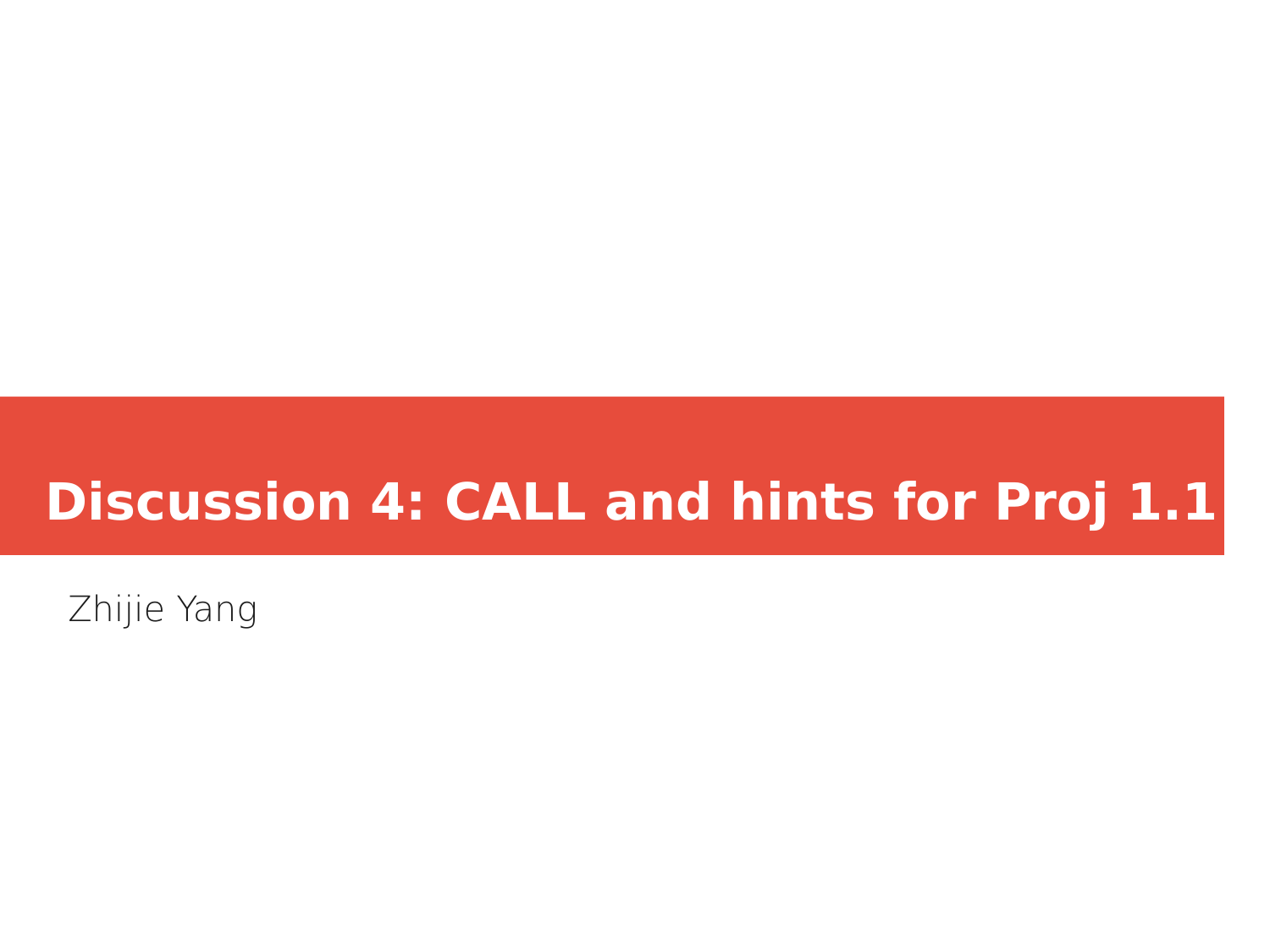# **CALL Pipeline**

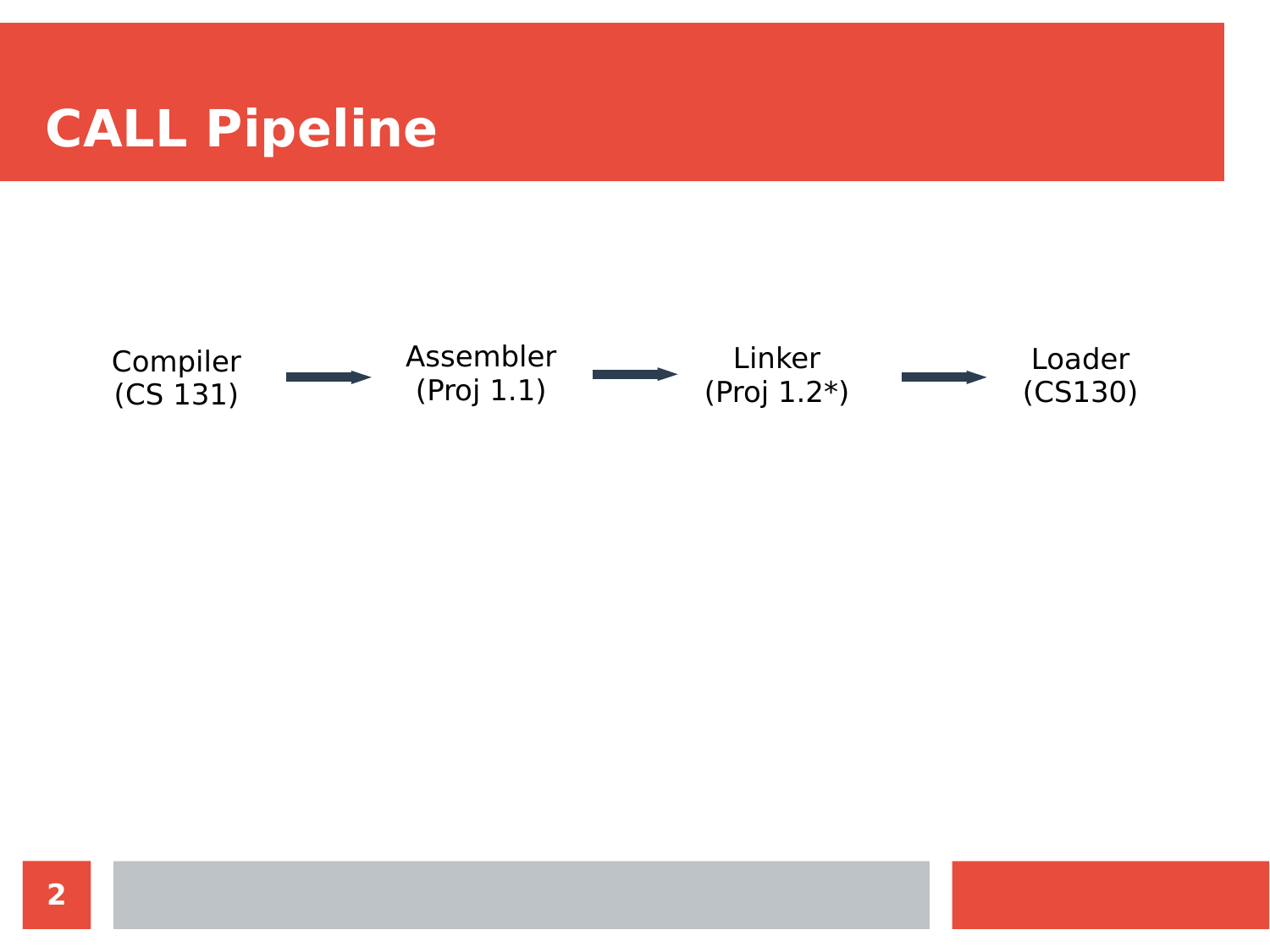## **CALL Pipeline**

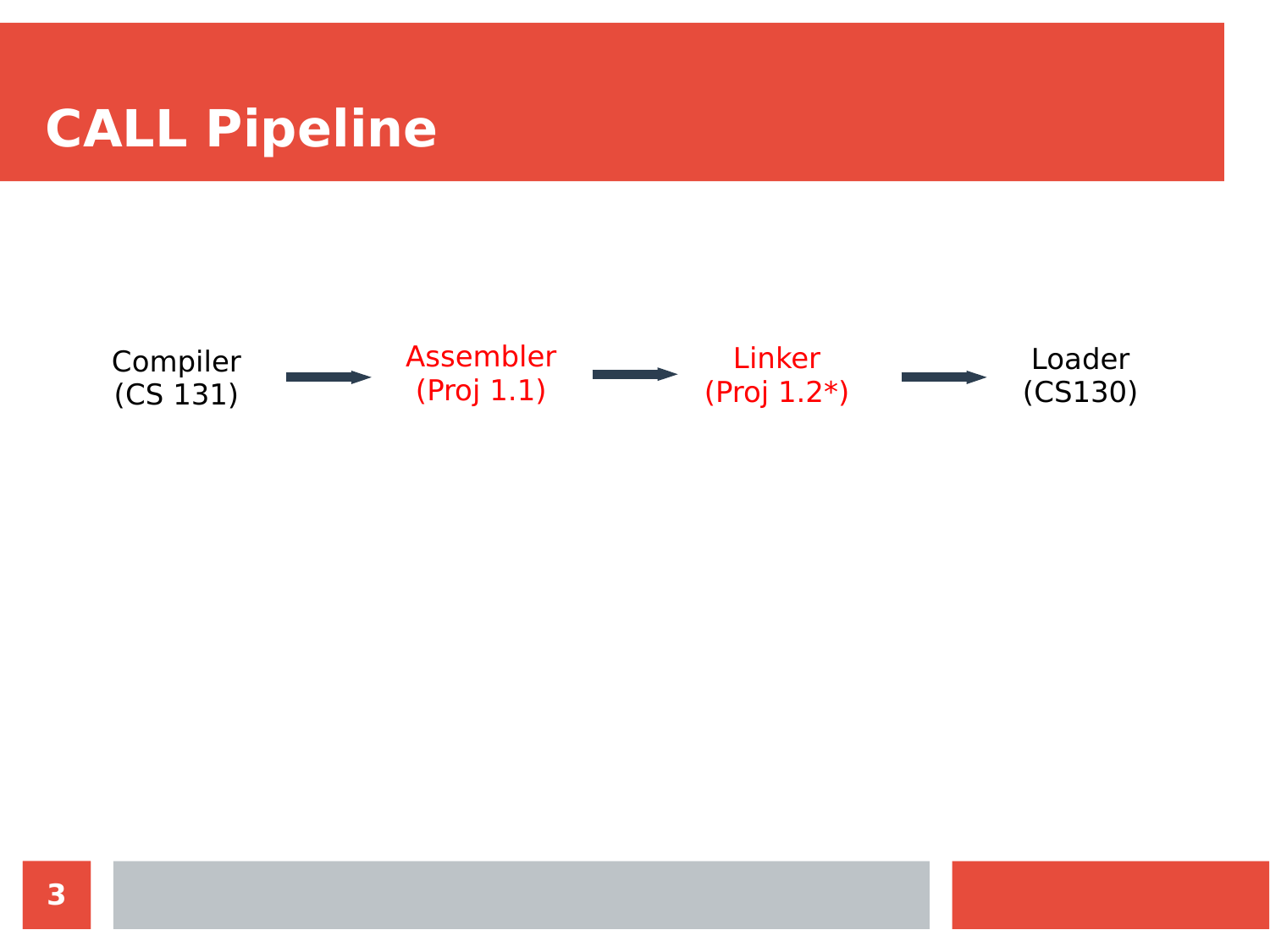#### **What does an assembler do?**

- **Translates assembly codes to machine codes.**
- **Input: \*.s; output: \*.o.**
- **Expands pseudo-instructions into basic ones.**
- **Reads and uses directives.**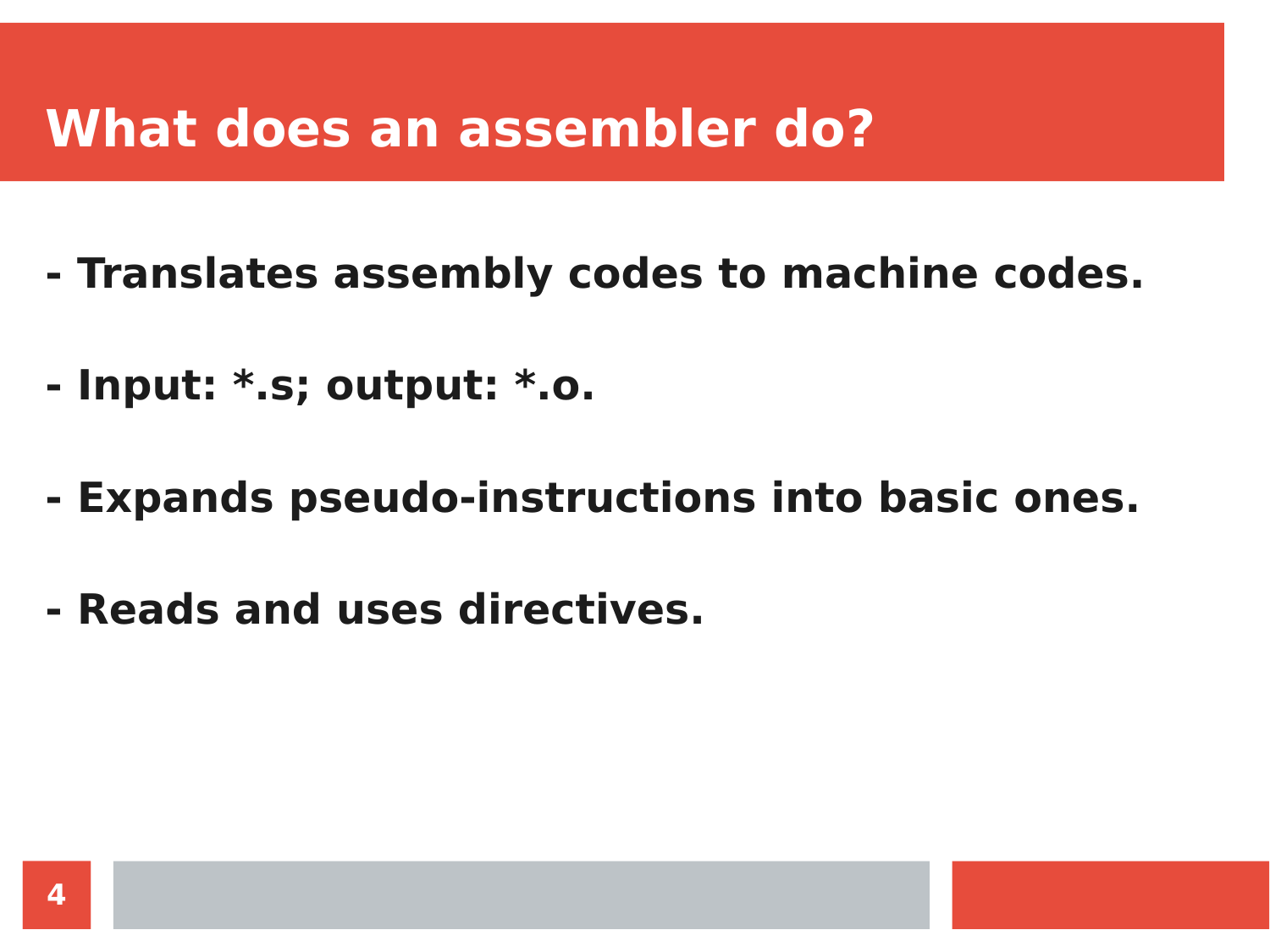## **Directives**

- .symbol
- .data
- .word
- .text
- .relocate
- . . . . . .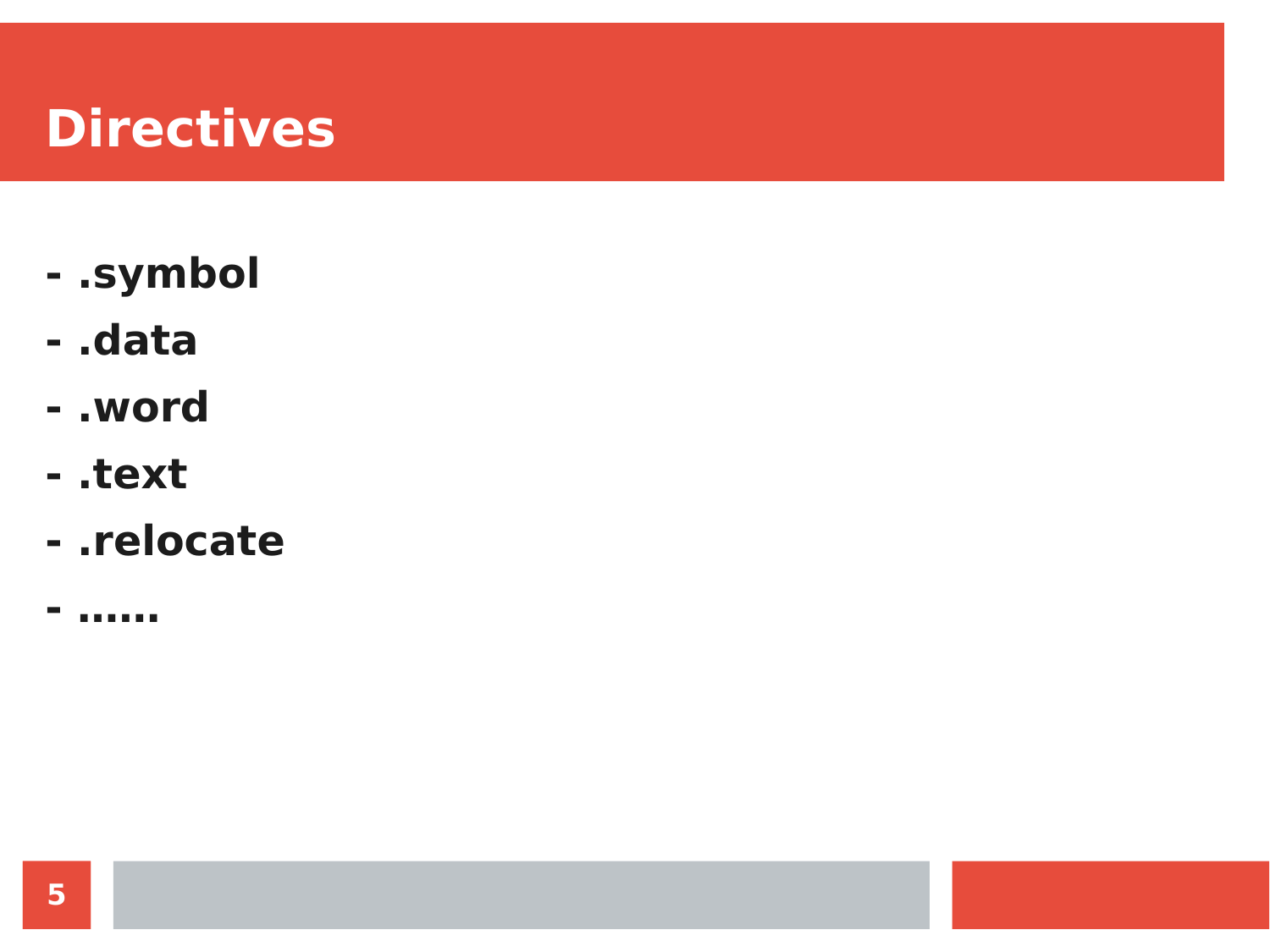## **Directives**

- .symbol
- .data
- .word
- .text
- .relocate
- . . . . . .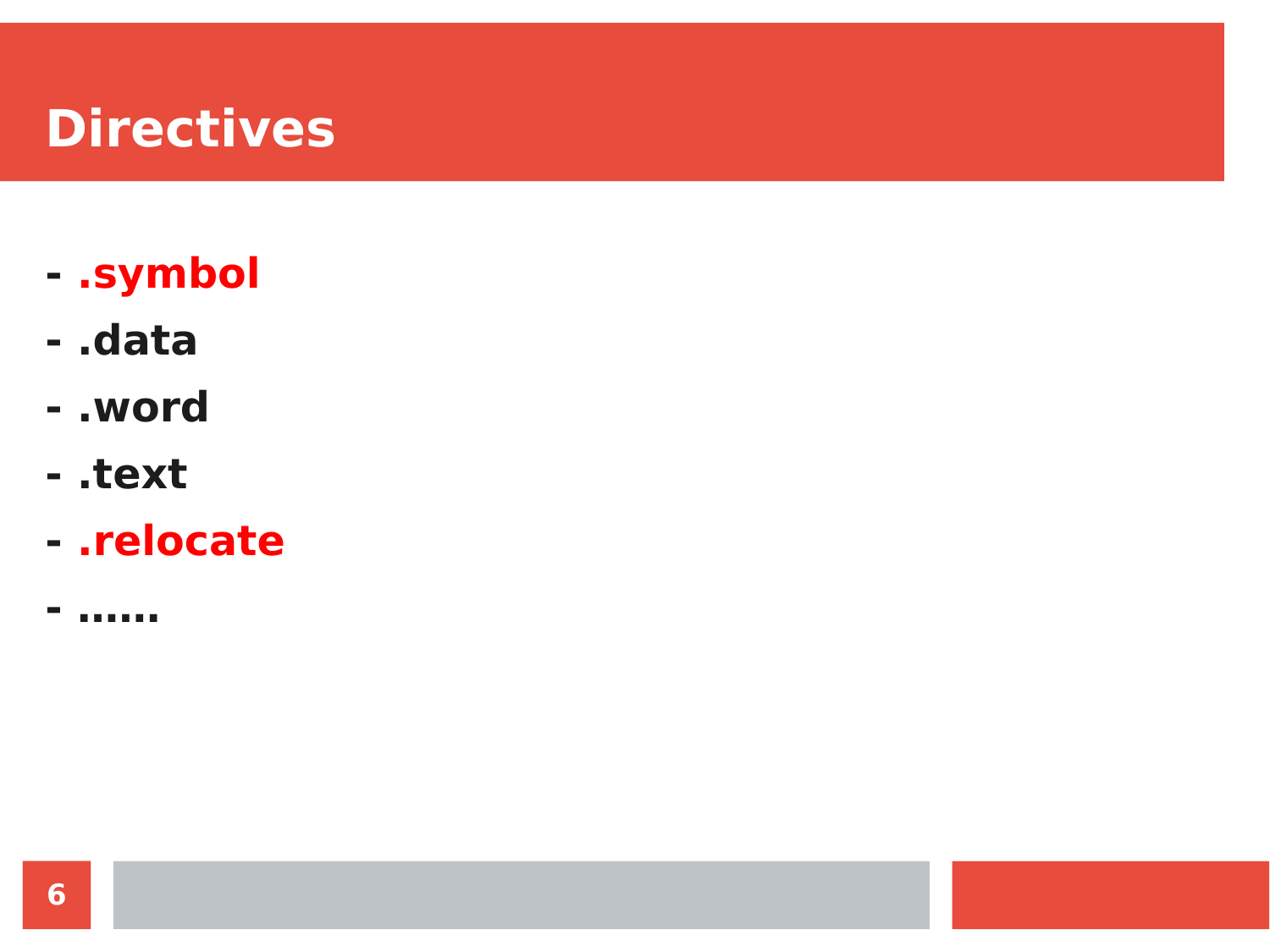## **Symbol Table**

label1:  $1i$  $x10, 1$  $x10, x10, 1$ addi jr ra  $main:$ jal label1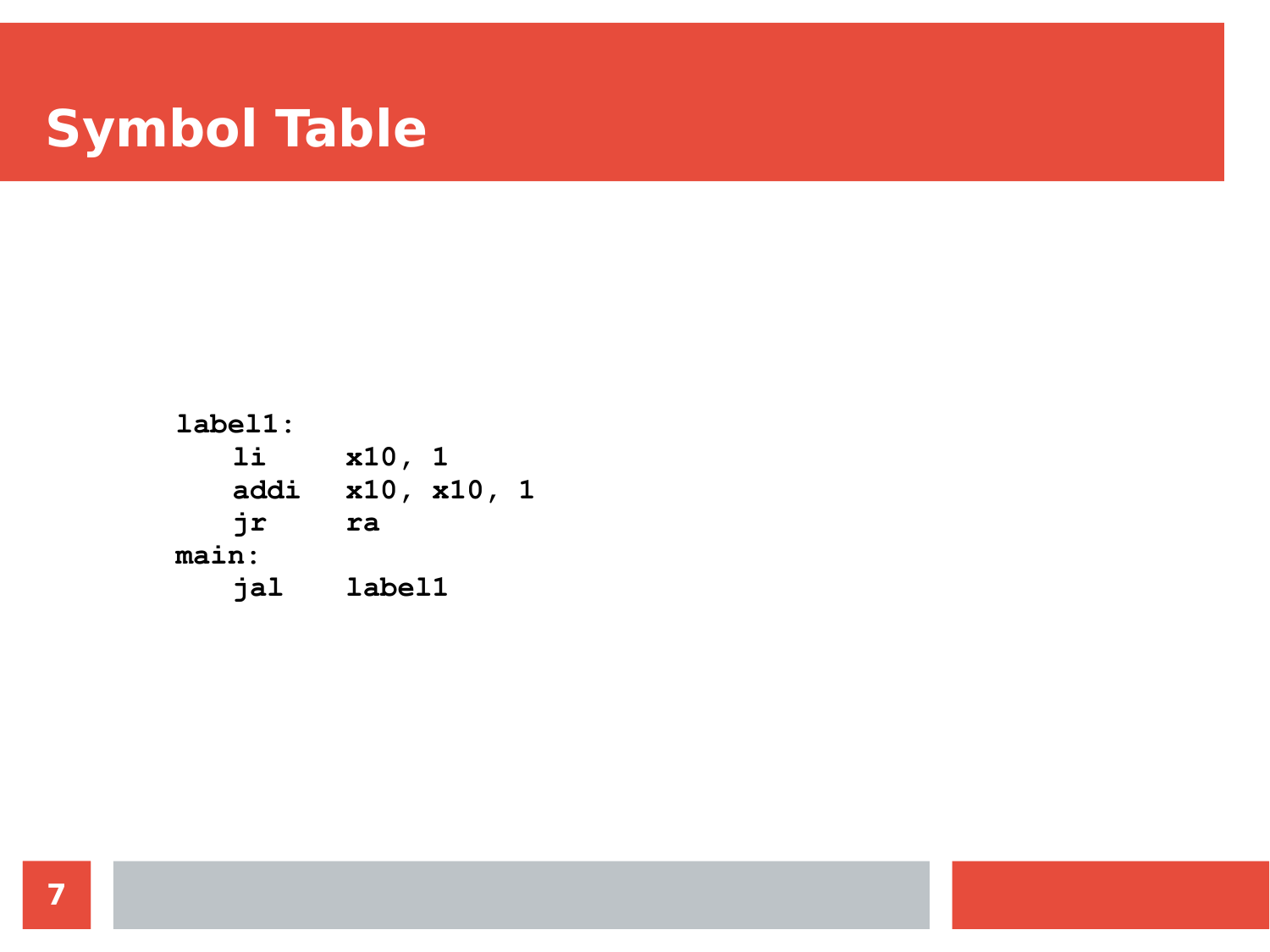## **Symbol Table**

| ${\tt label1:}$ |             |  |
|-----------------|-------------|--|
| li              | x10, 1      |  |
| addi            | x10, x10, 1 |  |
| jr              | ra          |  |
| main:           |             |  |
| jal             | label1      |  |

In real RISC-V: .local label1 .global main

In project 1.1 (for simplicity): .symbol 0 label1 8 main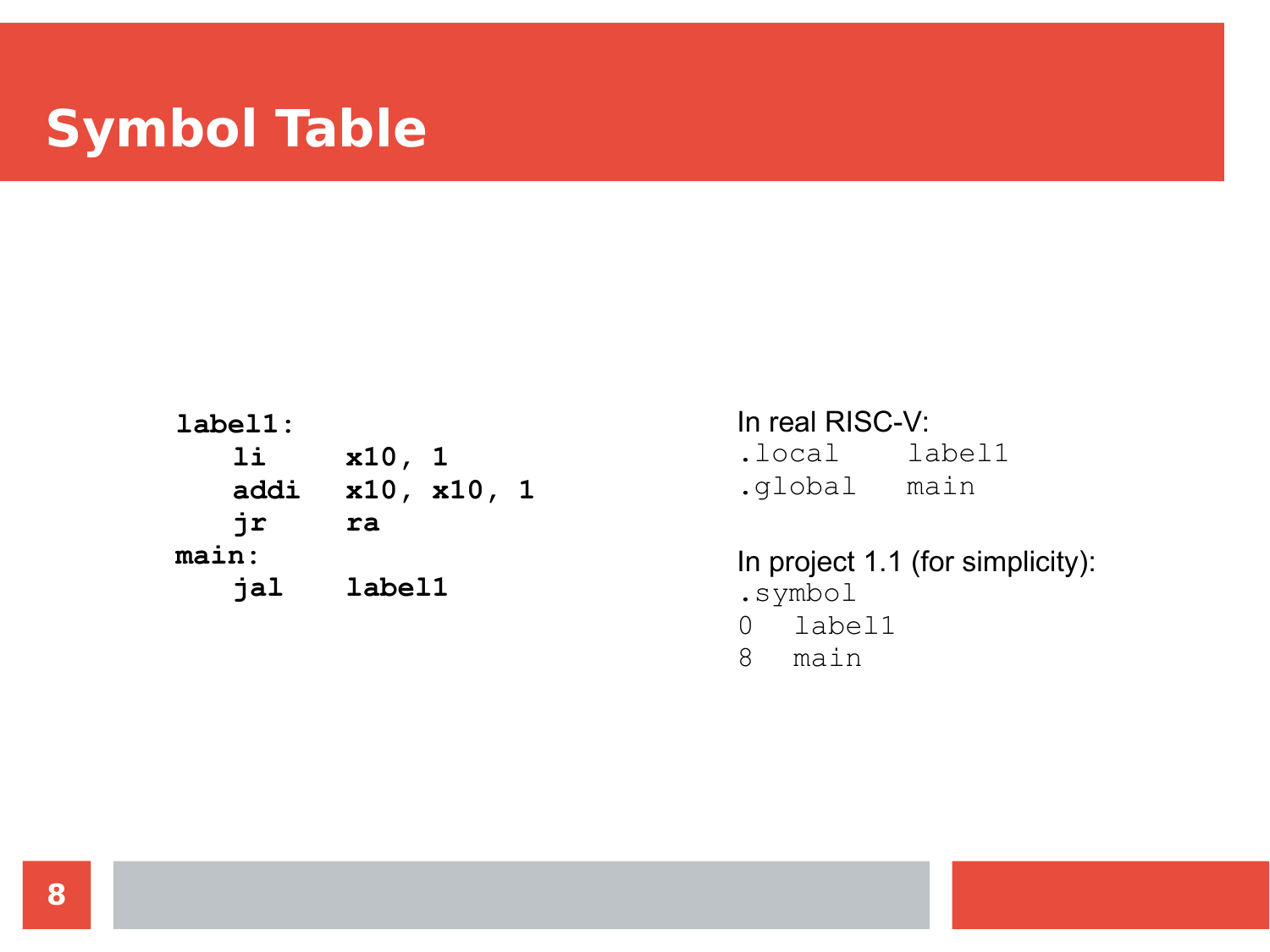## **Relocation Table in RISC-V**

- **Actually no relocation table in RISC-V**
- **Linking is done by linker**
- **Unknown absolute address is marked by:**
	- %lo, %hi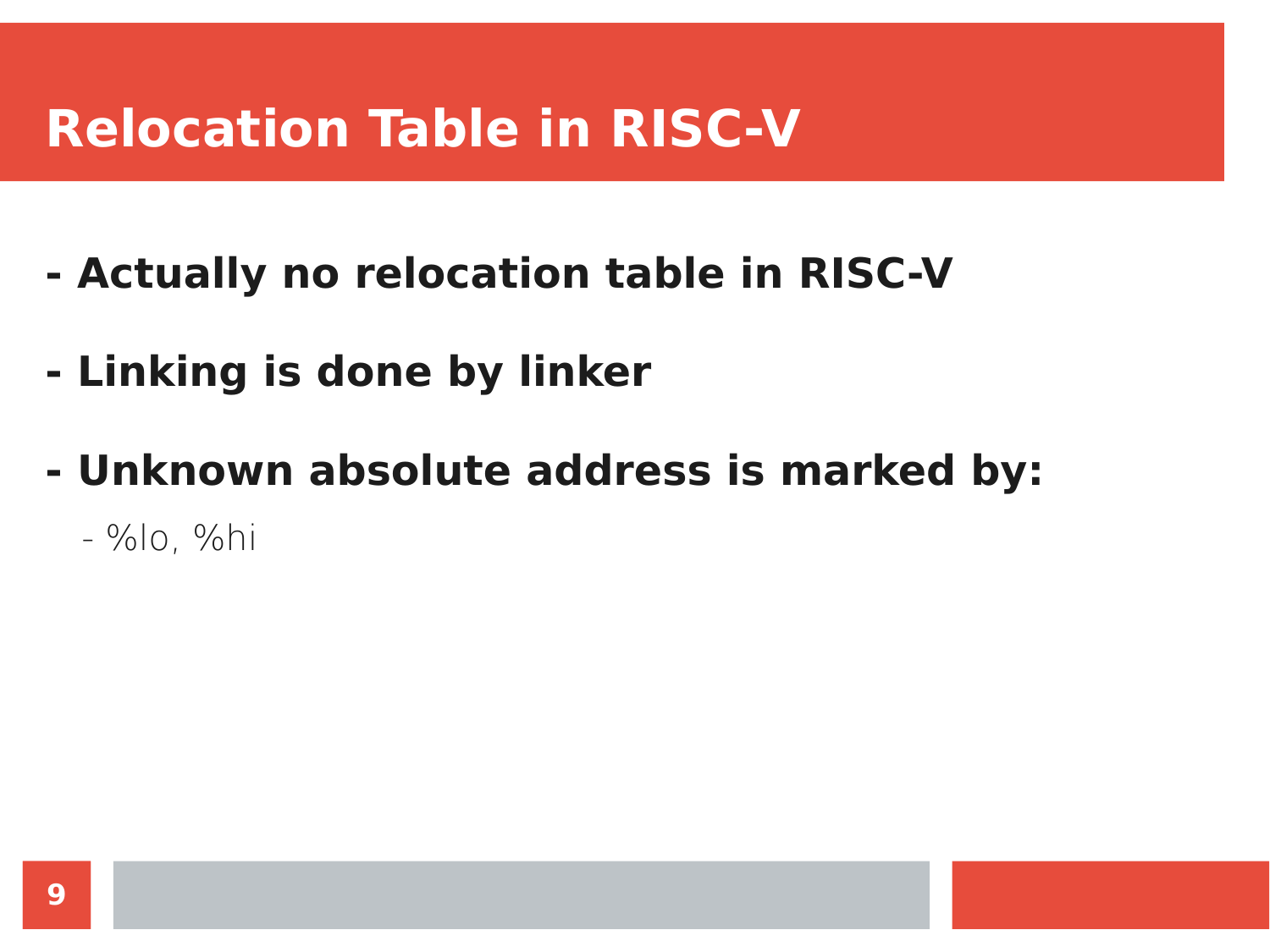| foo.c:<br>.data  |       | bar.c:<br>.data    |       |
|------------------|-------|--------------------|-------|
| a: .word 1, 2, 3 |       | c: .word $0, 2, 4$ |       |
| b: .word 4, 5, 6 |       | d: .word 1, 3, 5   |       |
| .text            |       | .text              |       |
| main:            |       | main:              |       |
| la               | a0, a | la                 | a2, c |
| 1a               | a1, b | 1a                 | a3, d |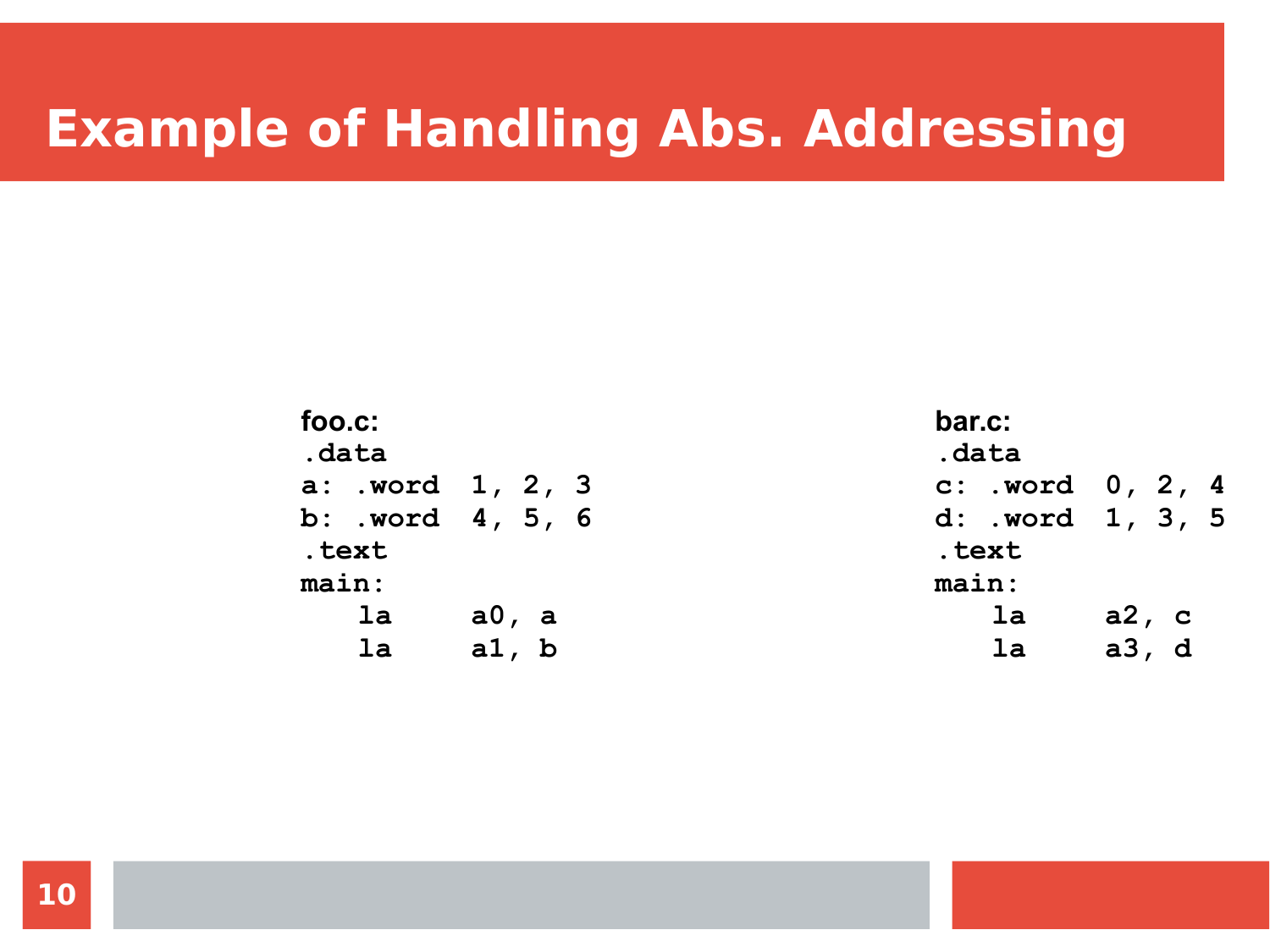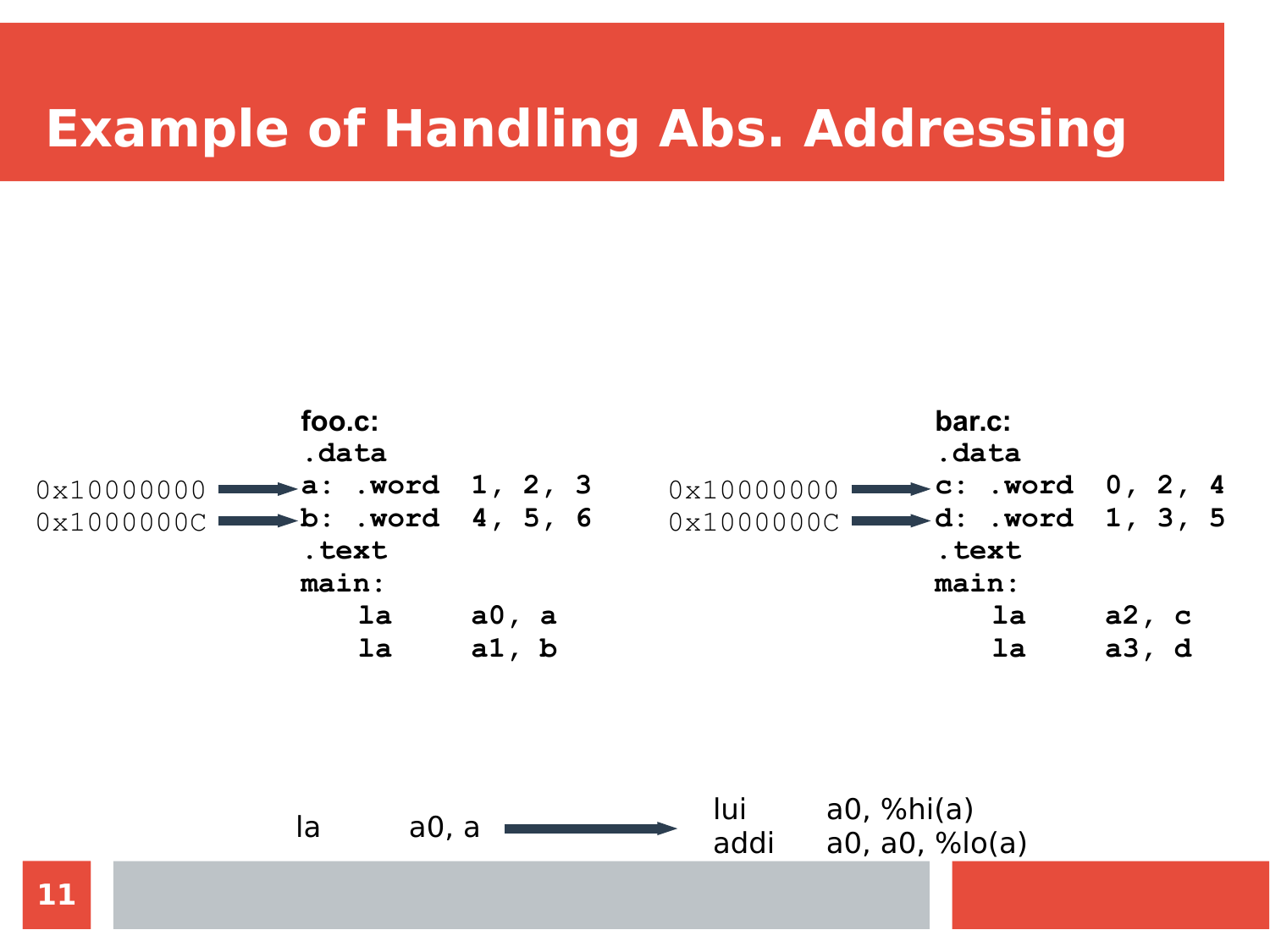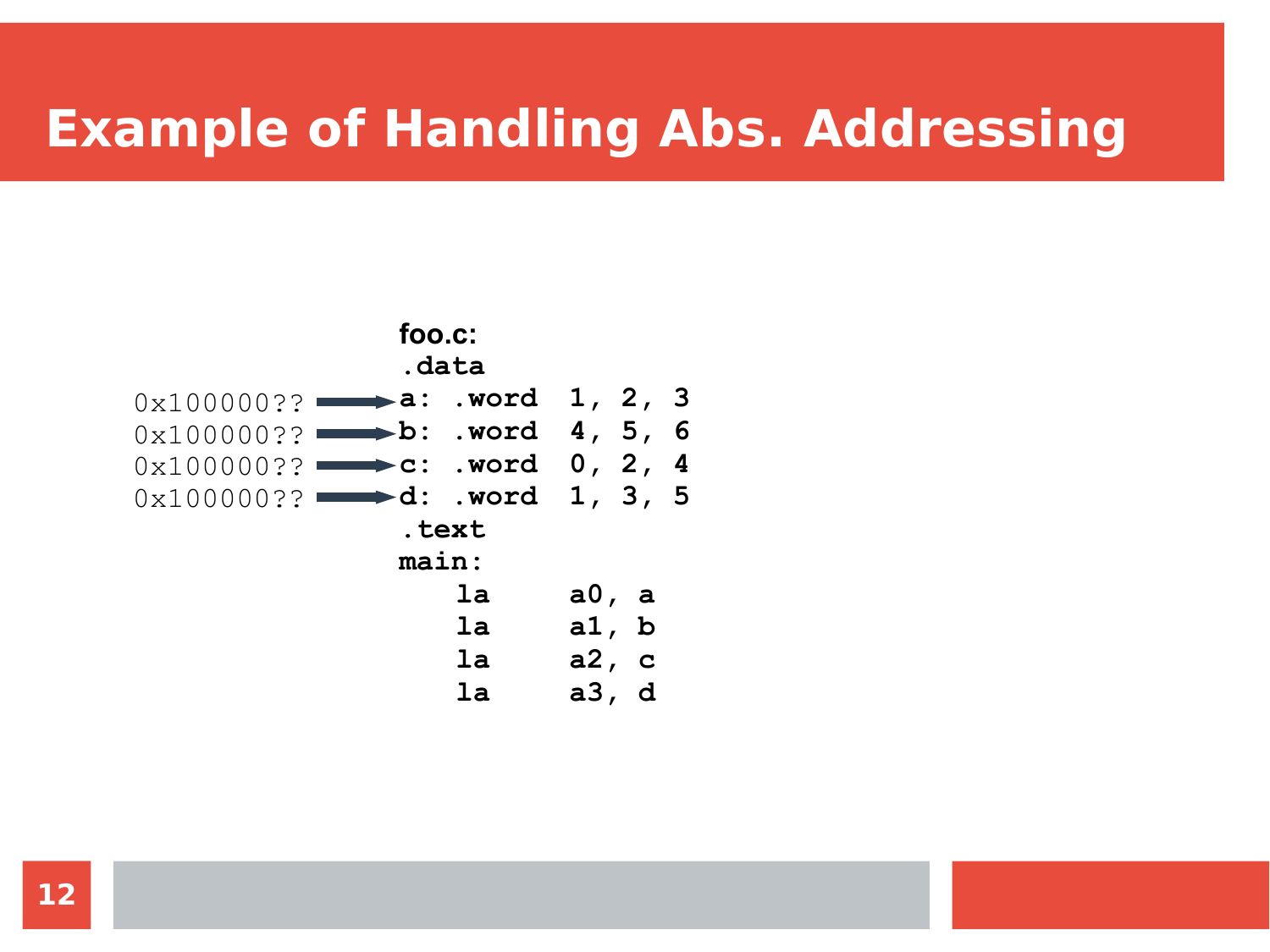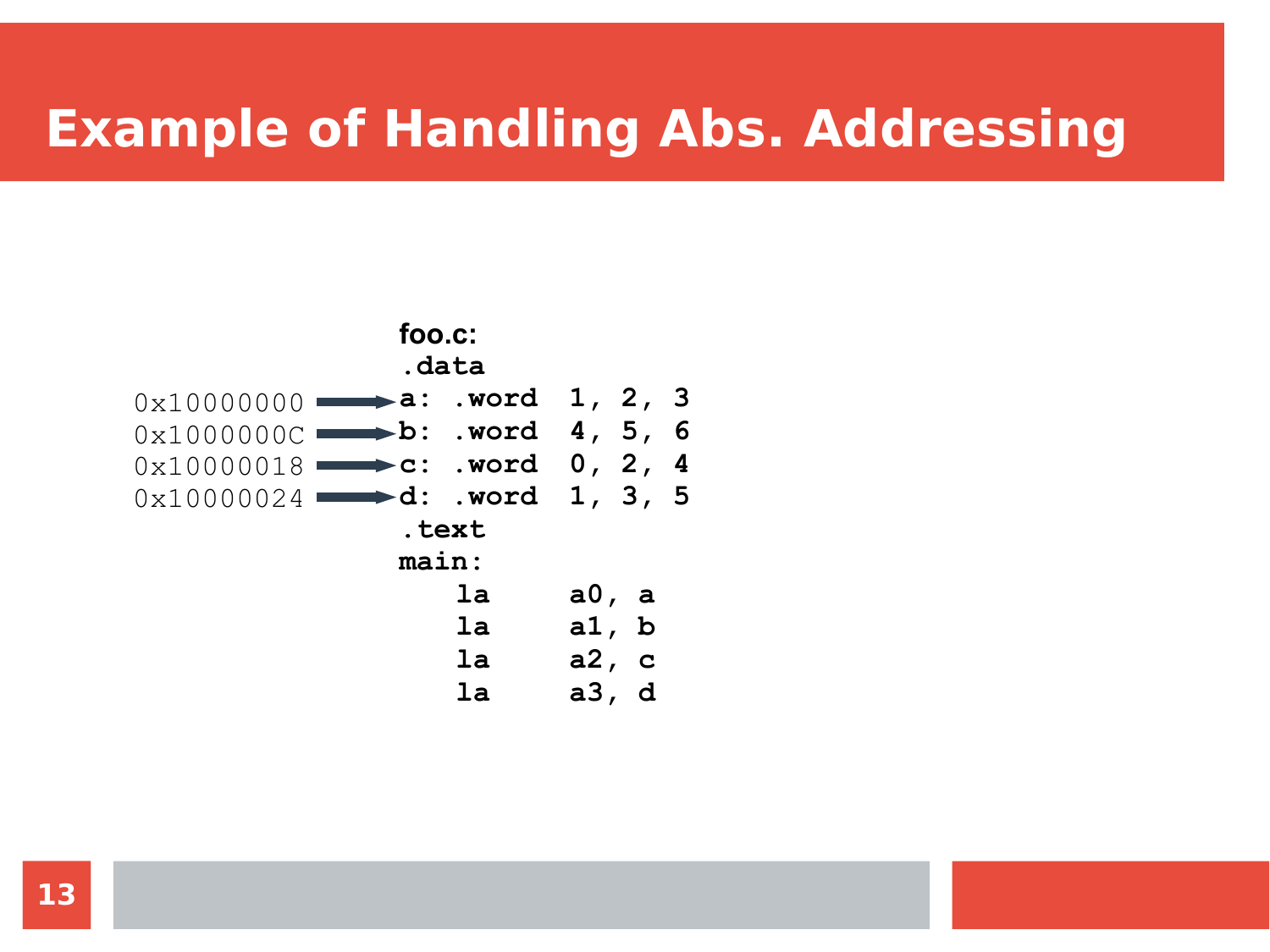### **How did linker know this?**

#### **- Take a simpler example**

```
…
lui a5,8hi(a)…
addi a5, a5, \frac{6}{6}lo(a)…
static int a[5] = \{1, 2, 3, 4, 5\};
int main ()
{
   for (int i = 0; i < 5; i++)
      a[i] = i;}
                                     c: 000007b7 lui a5,0x0
                                           c: R_RISCV_HI20 a
                                           c: R_RISCV_RELAX *ABS*
                                    10: … 
                                    14: … 
                                    16: 00078793 mv a5,a5
                                           16: R_RISCV_LO12_I a
                                           16: R RISCV RELAX *ABS*
```
#### More reference:

1. <https://www.sifive.com/blog/all-aboard-part-2-relocations>

2. <https://www.sifive.com/blog/all-aboard-part-3-linker-relaxation-in-riscv-toolchain>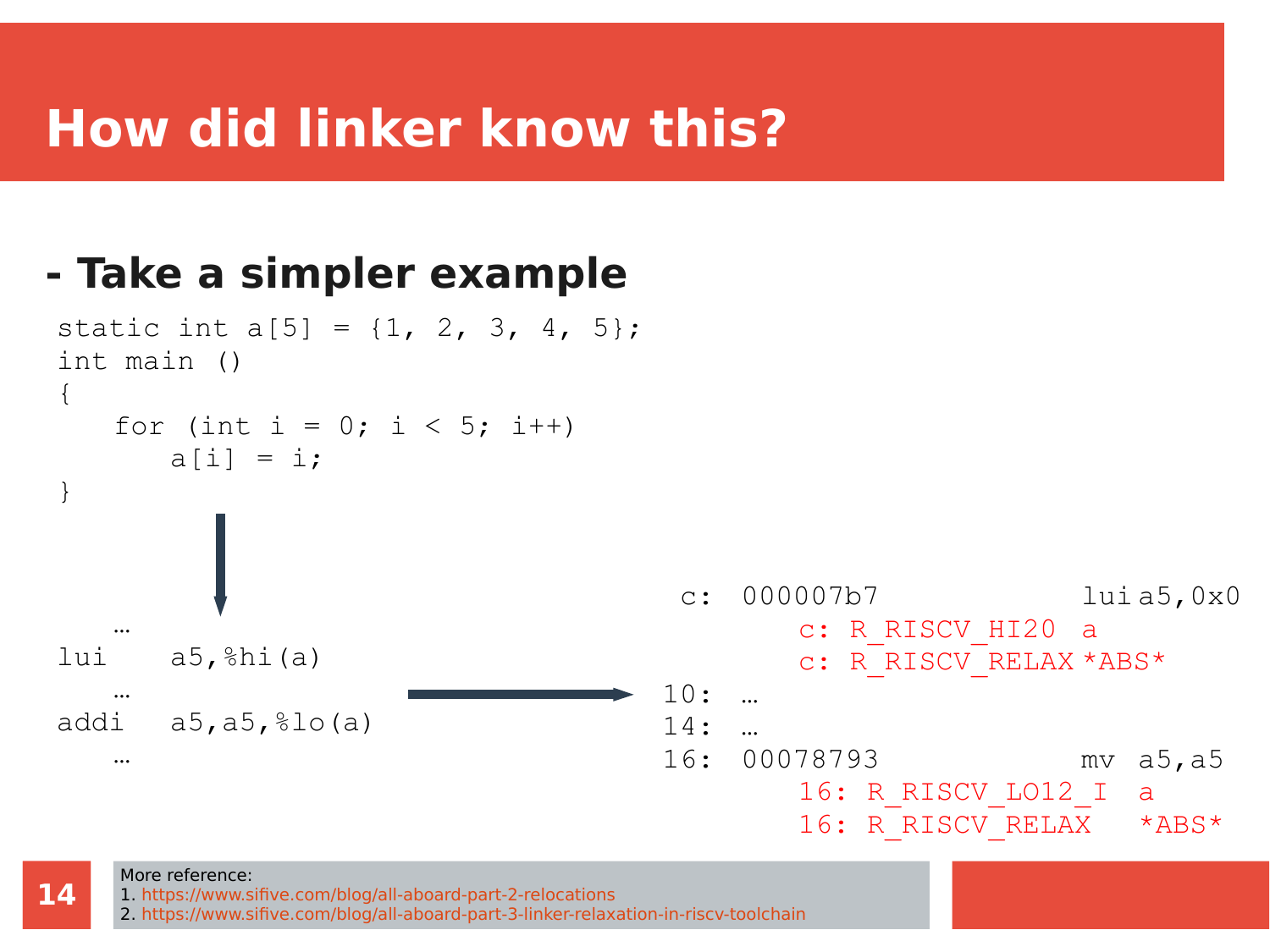### **Hints on Homework 3**

- **Use of stack**
- **Idea of frame\***

#### **- Saving registers while calling**

- prologue
- epilogue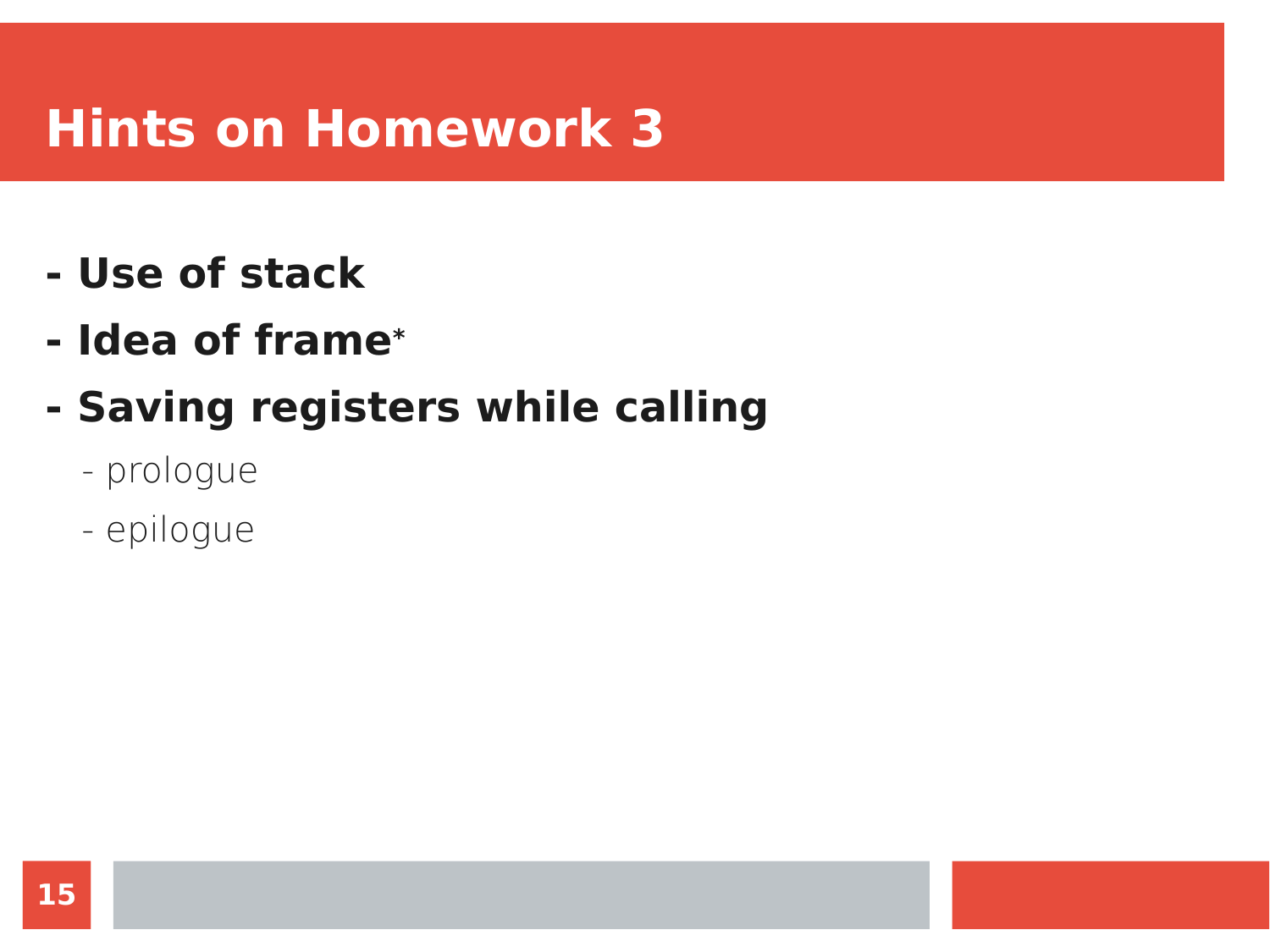### **Stack Maintenance**